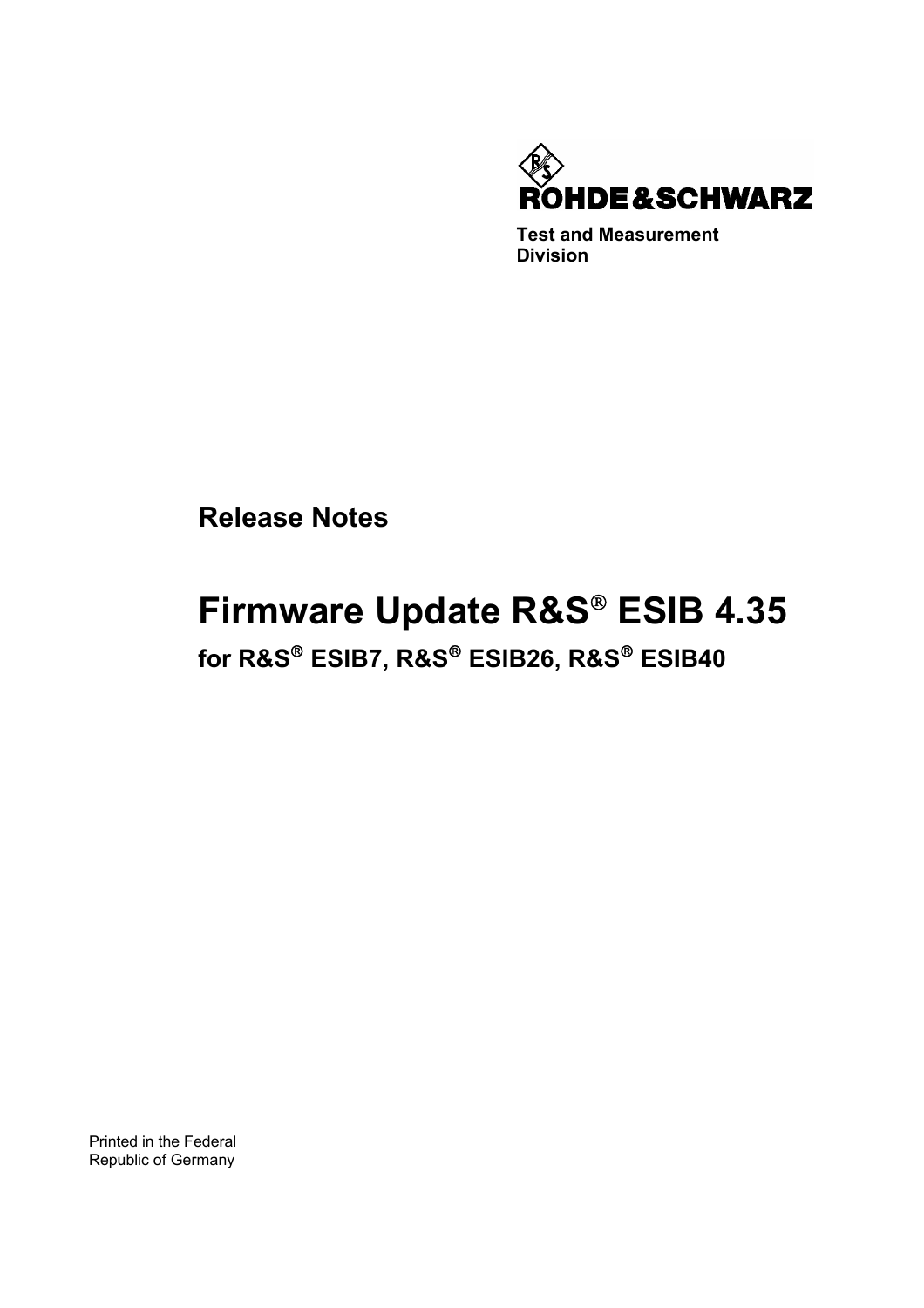# **Contents**

| 1              |  |
|----------------|--|
|                |  |
| $\mathbf{2}$   |  |
|                |  |
|                |  |
|                |  |
|                |  |
| 3              |  |
|                |  |
|                |  |
|                |  |
|                |  |
| 4              |  |
| 5              |  |
| 6              |  |
| $\overline{7}$ |  |
| 8              |  |
| 9              |  |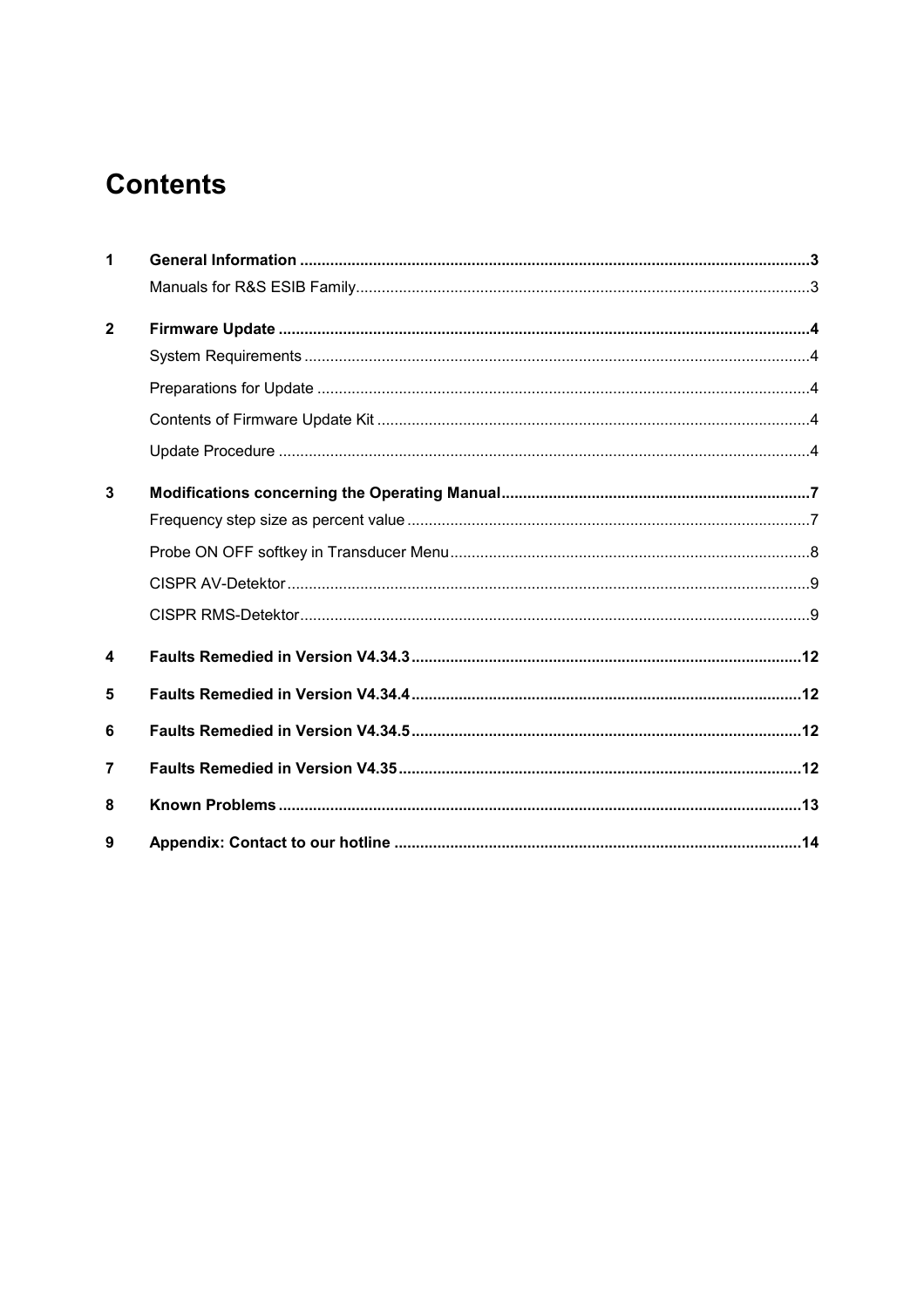# <span id="page-2-0"></span>**1 General Information**

## **Manuals for R&S ESIB Family**

The instruments of the R&S ESIB family are supplied with the following manuals: *Operating Manual, EMI Test Receiver R&S ESIB7, R&S ESIB26, R&S ESIB40; Order No. 1088.7531.xx-03* where  $xx = 11$  (German)<br>12 (English) 12 (English)<br>19 (English (English, US letter format) 13 (French) *"Service Manual – Instrument EMI Test Receiver R&S ESIB7, R&S ESIB26, R&S ESIB40; Order No. 1088.7531.xx-03* where  $xx = 81$  (German) 82 (English)<br>89 (English (English, US letter format) *Operating Manual, Vector Signal Analyzer FSE-B7 (Option), Order No. 1066.4323.xx-07* where  $xx = 11$  (German) 12 (English) *Operating Manual, External Mixer Output FSE-B21, Order No. 1084.7350.xx-02* where  $xx = 15$  (German, English and French) 19 (English, US letter format, -02-)

*Manual, Harmonic Mixer, FS-Zxx, Order No. 1089.0982.xx-02-*

where xx = 35 (German, English and French) 39 (English, US letter format, -02-)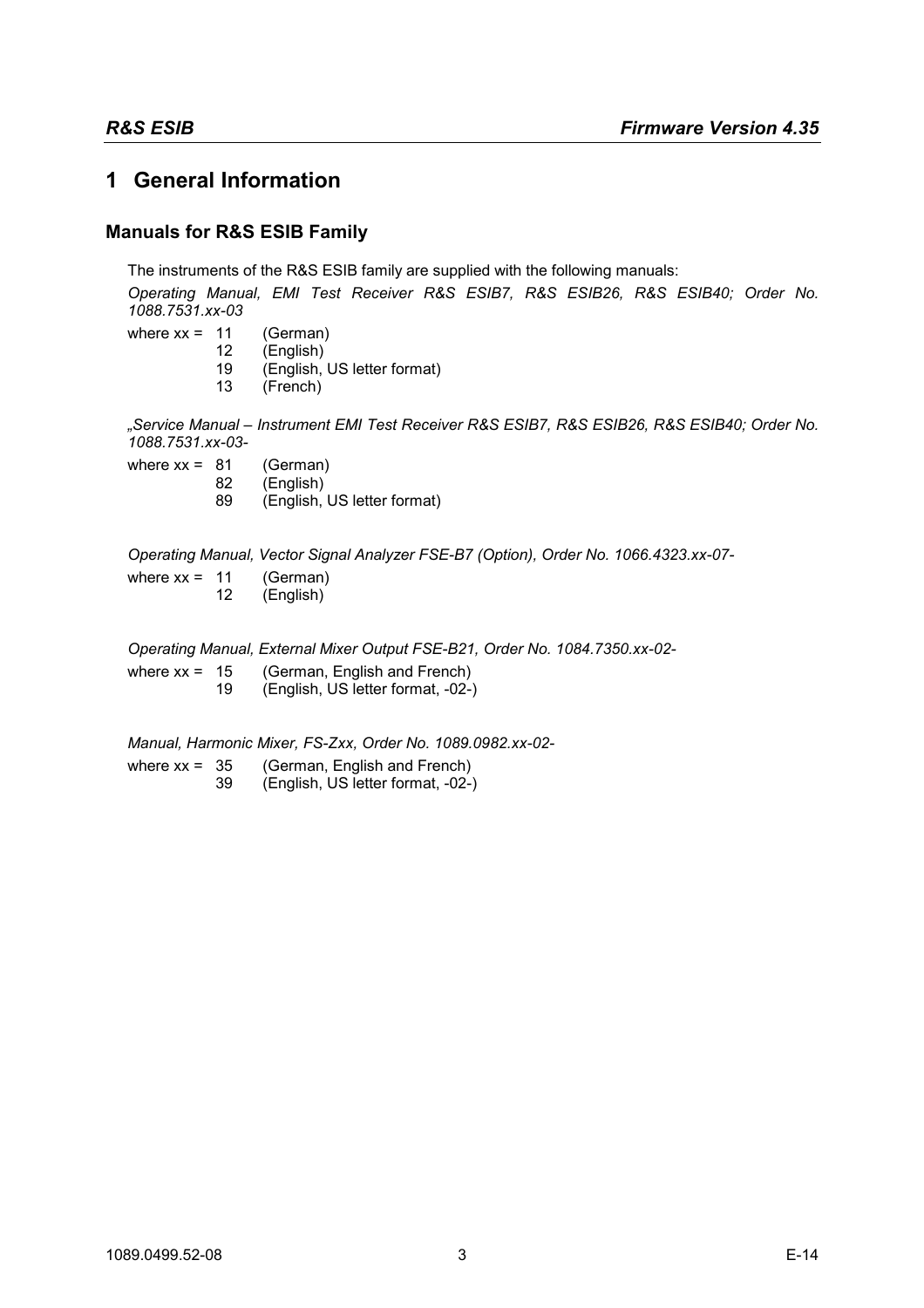# <span id="page-3-0"></span>**2 Firmware Update**

The update instructions given in this section are up to date; any deviating instructions in the operating manual are to be ignored.

#### **System Requirements**

None

#### **Preparations for Update**

No preparations are required.

#### **Contents of Firmware Update Kit**

The update kit comprises the following:

• Seven 3.5"/1.44 Mbyte disks labeled as follows:

| Disk 1 : "V4.35 | DISK 1"            |
|-----------------|--------------------|
| Disk 2 : "V4.35 | DISK 2"            |
| Disk 3 : "V4.35 | DISK 3"            |
| Disk 4 : .V4.35 | DISK <sub>4"</sub> |
| Disk 5 : "V4.35 | DISK 5"            |
| Disk 6 : "V4.35 | DISK 6"            |
| Disk 7 : "V4.35 | DISK 7"            |

• This document

#### **Update Procedure**

#### **1. If you have received a self-extracting archive file per e-mail or as a download ...**

a set of disks must first be created from the archive file.

#### **Proceed as follows:**

 $\triangleright$  Check if you have received all files

| disk1.bin | self extracting ZIP file, used to generate update disk 1           |
|-----------|--------------------------------------------------------------------|
| data2.cab | packed contents of disk 2, automatically unpacked during FW update |
| data3.cab | packed contents of disk 3, automatically unpacked during FW update |
| data4.cab | packed contents of disk 4, automatically unpacked during FW update |
| data5.cab | packed contents of disk 5, automatically unpacked during FW update |
| data6.cab | packed contents of disk 6, automatically unpacked during FW update |
| data7.cab | packed contents of disk 7, automatically unpacked during FW update |
|           | Keep seven DOS-formatted 3.5" / 1.44 Mbyte disks ready.            |

 $\triangleright$  Label disks as follows

| ESIB V4.35 | DISK1 |
|------------|-------|
| ESIB V4.35 | DISK2 |
| ESIB V4.35 | DISK3 |
| ESIB V4.35 | DISK4 |
| ESIB V4.35 | DISK5 |
| ESIB V4.35 | DISK6 |
| ESIB V4.35 | DISK7 |
|            |       |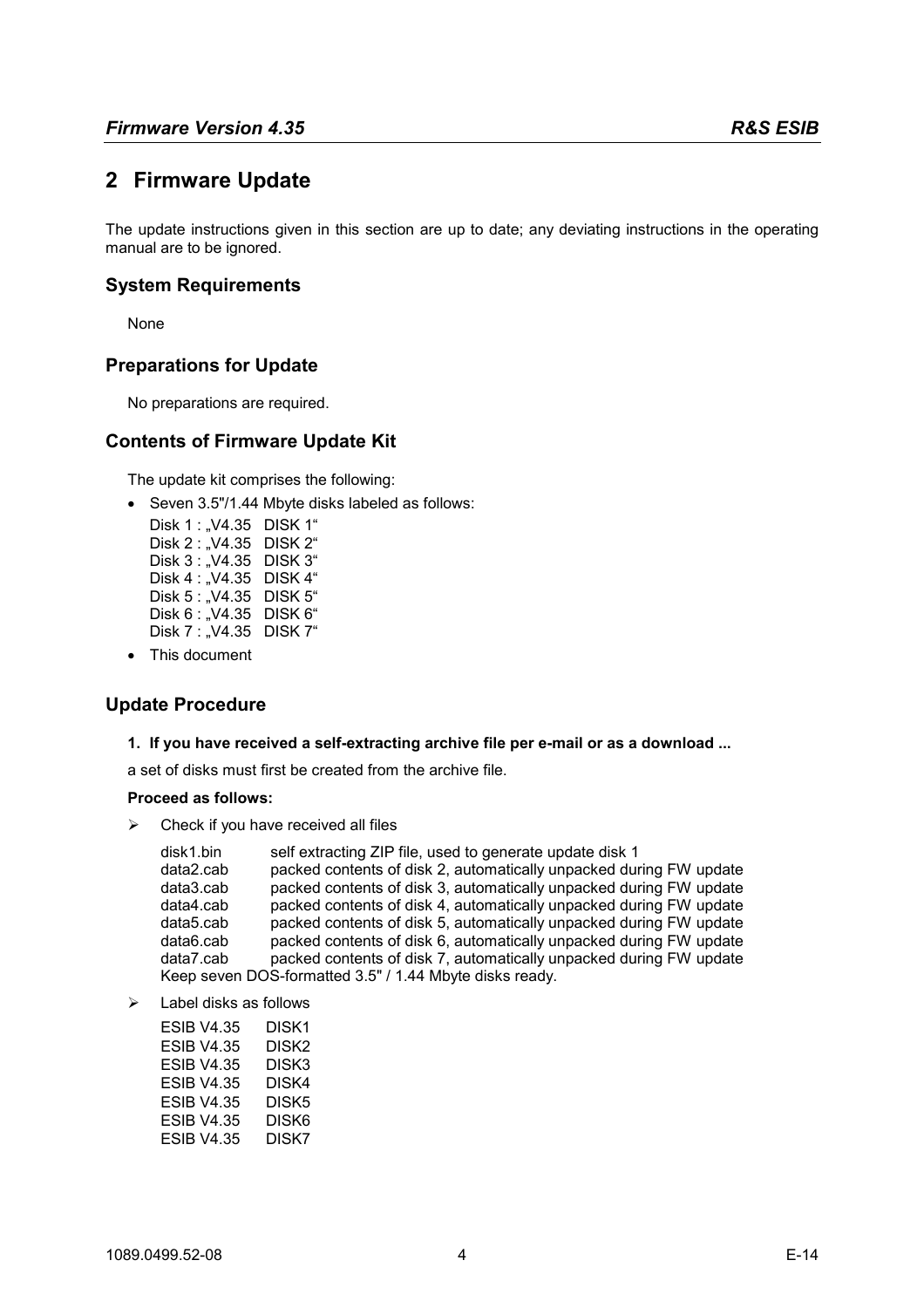- $\triangleright$  Create a temporary directory on your PC (e.g. ESIBTEMP on C:\). For this you require about 14 Mbyte free memory capacity on your hard disk.
- $\triangleright$  Copy file disk1.bin to this temporary directory
- $\triangleright$  Rename file disk1.bin to disk1.exe
- Execute disk1.exe, e.g. by using the following command sequence for Windows95/NT:

 <CTRL><ESC> - RUN – C:\ESIBTEMP\DISK1 - <ENTER> (English version) or <CTRL><ESC> - AUSFÜHREN – C:\ESIBTEMP\DISK1 - <ENTER> (German version)

The files are extracted.

 $\triangleright$  Delete file disk1.exe in the temporary directory. The temporary directory should contain the following files:

| inst <sub>32i.ex</sub> | isdel.exe  | setup.dll    | sys1.cab  | user1.cab  |
|------------------------|------------|--------------|-----------|------------|
| data.tag               | data1.cab  | dskcount.txt | lang.dat  | layout.bin |
| os.dat                 | readme.txt | setup.exe    | setup.ini | setup.ins  |
| setup.iss              | setup.lid  |              |           |            |

- Copy all files to update disk 1 (ESIB V4.35 DISK1). Check if all files are on the disk with their correct names. In particular, the underscores (" " as in "\_*inst32i*ex\_") are essential for a successful update.
- $\triangleright$  The contents of the other 6 disks are already in the format needed for the update. Files data2.cab, data3.cab, ..., data7.cab must be copied to the corresponding disks DISK2, DISK3, ..., DISK7 .

The disks are now ready, and you can continue with section 2 "If you have received a firmware update kit on a disk ...".

*Notes: If any error messages are output during creation of a disk, the installation process for the disk in question must be repeated. Before re-creating the disk, check if the write protection has been removed.* 

#### **2. If you have received a firmware update kit on a disk ...**

You can load the firmware directly from the disk to your instrument.

- $\triangleright$  Insert the disk DISK 1 into the drive.
- Press the SETUP key and change to the side menu by pressing  $\Rightarrow$  key.
- $\triangleright$  Press the FIRMWARE UPDATE softkey.
- $\triangleright$  Start the update by pressing the UPDATE softkey and follow the instructions on the instrument display.

First, the contents of the update disks are copied to the hard disk of the instrument. Then the files are extracted and copied in the directories accordingly. After the extraction, the instrument is rebooted.

The firmware update is complete.

The previous firmware version may be restored using softkey *RESTORE*. Perform a total calibration (CAL - CAL TOTAL menu) after the firmware update.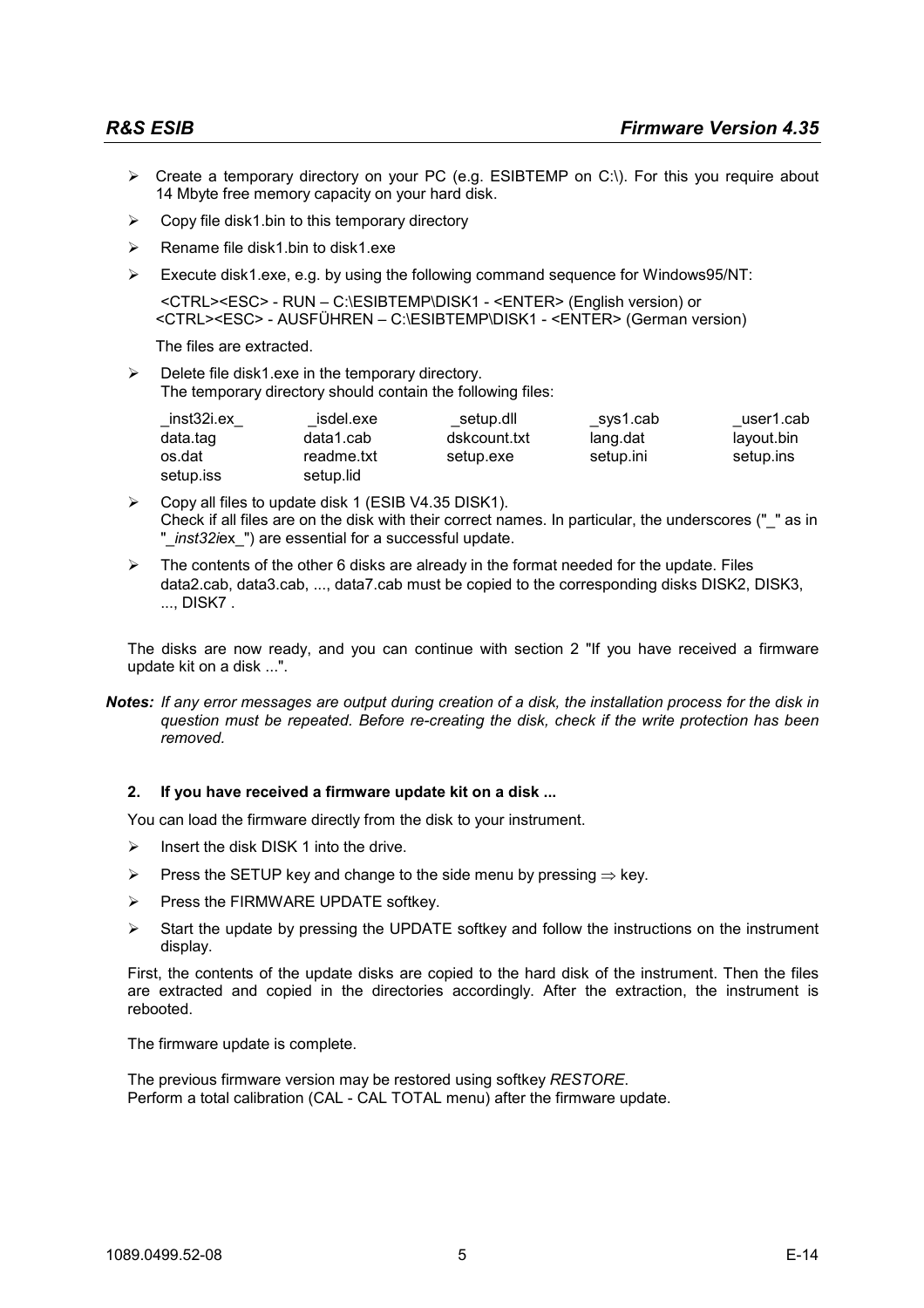#### **3. If problems occur during the firmware update ...**

The new firmware can also be loaded under NT if necessary. This should be done only with an external keyboard and a mouse. Log-in has to be made using the ADMINISTRATOR function, and the device firmware has to be terminated.

Log in as administrator. This procedure is described in the operating manual (PC function), too.

- $\triangleright$  Press key combination ALT SYSREQ to switch to NT screen if not yet displayed.
- $\triangleright$  Call up the NT task bar START SHUT DOWN.
- $\triangleright$  Select 'Close all programs and logon as different user'.
- Hold the SHIFT key down and press the YES key to leave the input window until the login window appears.
- $\triangleright$  Release the SHIFT key as soon as the login window appears.
- $\triangleright$  Now enter administrator as user name and 894129 as password.

Terminate the device firmware:

- Press the keys CTRL ALT DEL on the external keyboard simultaneously.
- $\triangleright$  Select the Task Manager.
- $\triangleright$  Select the Application R&S Analyzer Instrument and terminate it with End Task.

Now the new firmware can be loaded:

- Insert DISK 1 into drive A:
- $\triangleright$  Start the installation with START RUN A:SETUP. You will be prompted to insert the remaining disks one after the other.

After loading the software, the operating system is rebooted. Then change back from administrator to instrument (password instrument) for the login (see operating manual). This is done in the same way as changing of login to administrator.

*Note: If the firmware is installed in this way, the previous version cannot be restored.*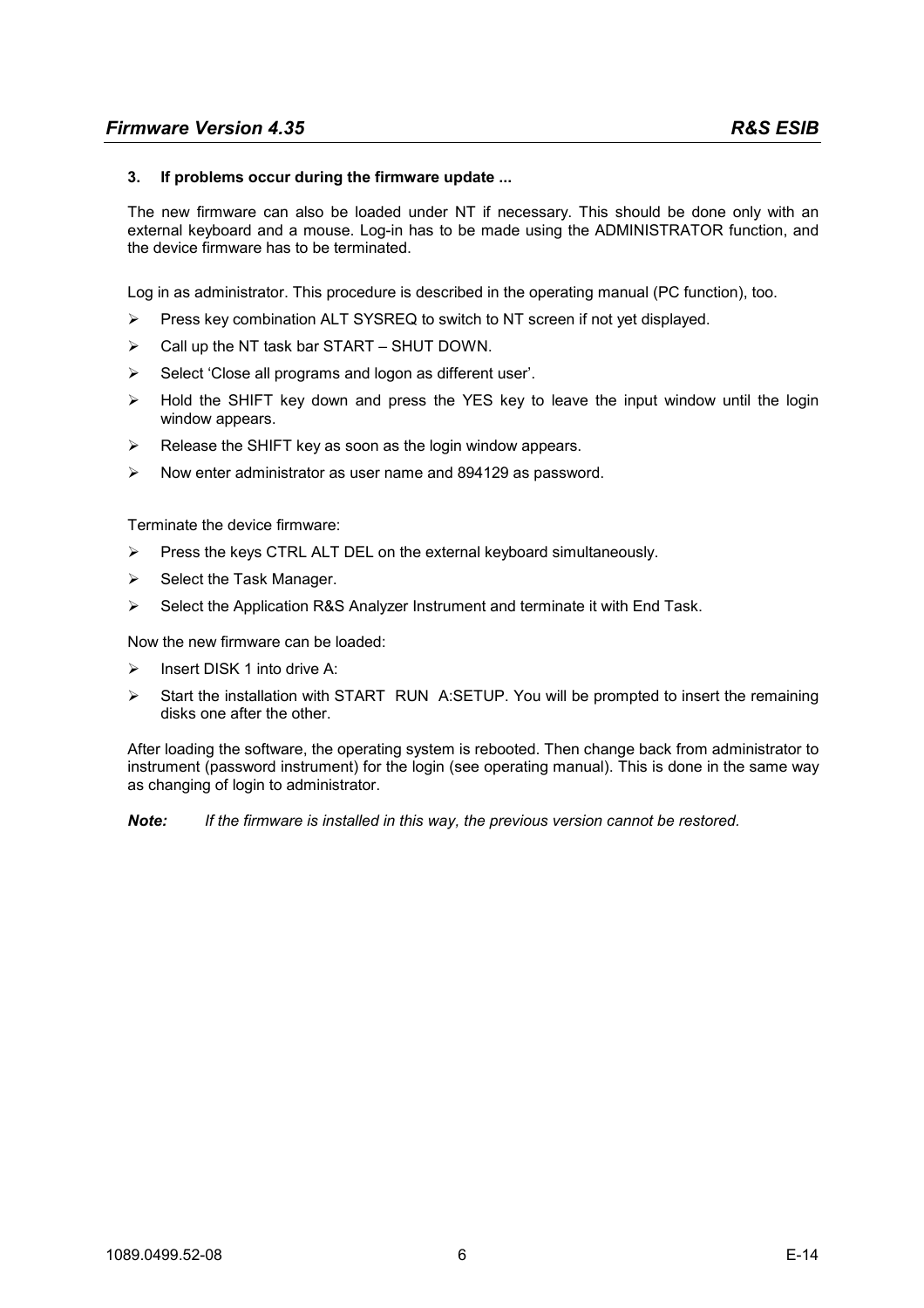# <span id="page-6-0"></span>**3 Modifications concerning the Operating Manual**

The new firmware offers extensions and improvements which are not yet described in the operating manual:

## **Frequency step size as percent value**

The step size menu of the receiver frequency has been enhanced by several softkeys. These softkeys define the step size as percent value of the selected resolution bandwidth (RBW).

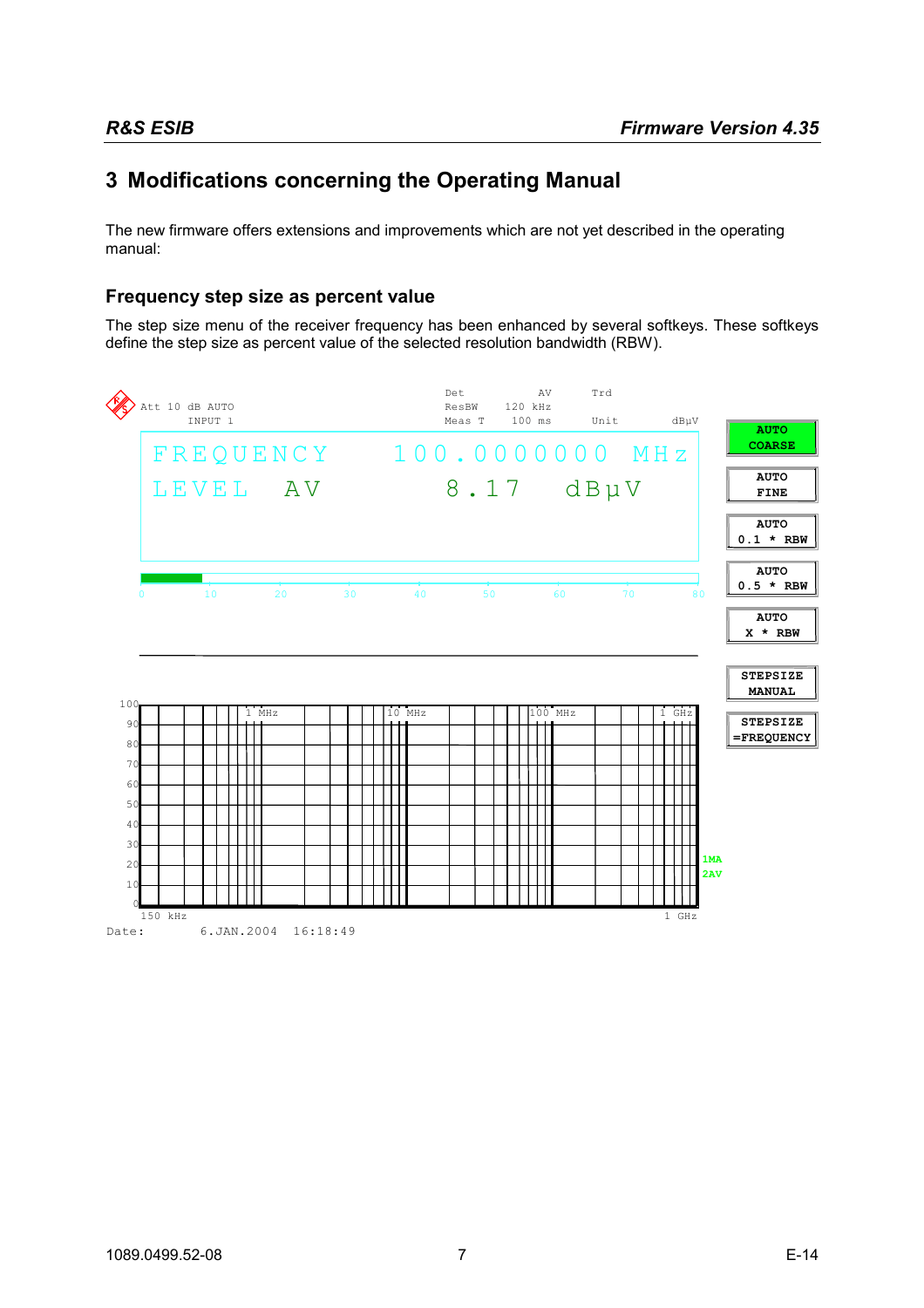### <span id="page-7-0"></span>**Probe ON OFF softkey in Transducer Menu**

The PROBE CODE ON OFF softkey has been added to the Transducer menu.



The *PROBE CODE ON/OFF* softkey enables or disables the units defined by the coded connector.

IEC/IEEE bus command :UNIT:PROBe ON | OFF

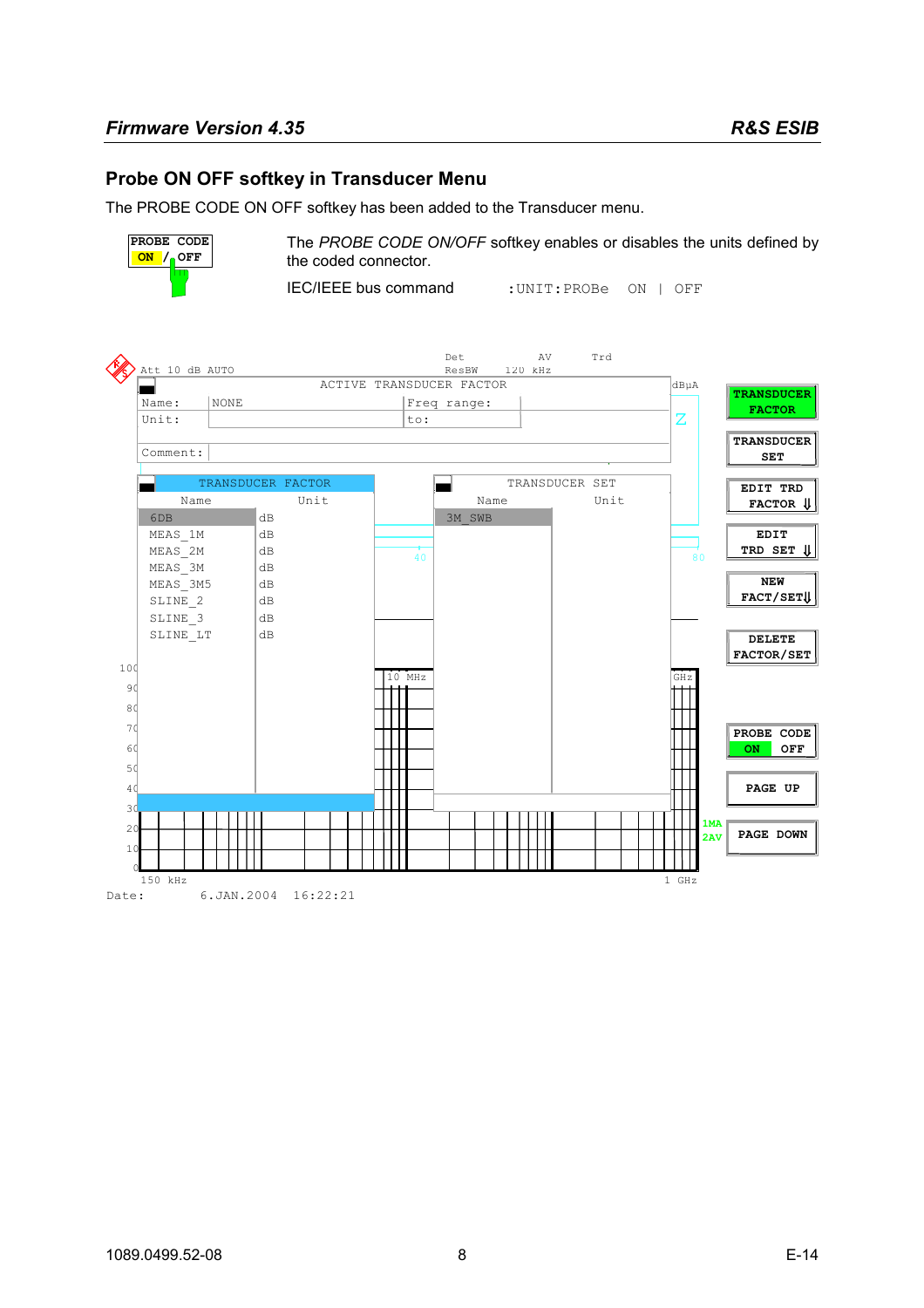# <span id="page-8-0"></span>**CISPR AV-Detektor**

The weighting mode CISPR AV can be used with the 1 MHz IF bandwidth.

|                       | <b>CISPR Band A</b> | <b>CISPR Band B</b> | <b>CISPR Band C/D</b> | <b>CISPR Band E</b> |
|-----------------------|---------------------|---------------------|-----------------------|---------------------|
| Frequency range       | 9 kHz to 150 kHz    | 150 kHz to 30 MHz   | 30 MHz to 1000 MHz    | $>$ 1000 MHz        |
| IF bandwidth          | 200 Hz              | 9 kHz               | 120 kHz               | 1 MHz               |
| Lowpass time constant | $160 \text{ ms}$    | $160 \text{ ms}$    | $100 \text{ ms}$      | $100$ ms            |

### **CISPR RMS-Detektor**

The weighting modes that can be selected have been extended by the detector CISPR RMS.

*CONFIGURATION MODE - EMI RECEIVER* menu:

| DETECTOR <sub>II</sub> | MAX PEAK            | The DETECTOR softkey opens a submenu to select the<br>detector.                                                                                                  |
|------------------------|---------------------|------------------------------------------------------------------------------------------------------------------------------------------------------------------|
| Ш                      | OUASIPEAK           | Multiple detection is activated by switching on up to four single<br>detectors. The MIN PEAK, RMS and AC VIDEO detector<br>cannot be switched on simultaneously. |
|                        | AVERAGE             | Softkey AC VIDEO is available only if the instrument is                                                                                                          |
| CISPR                  | <b>AVERAGE</b>      | equipped with the linear video output (option ESIB-B1).                                                                                                          |
|                        |                     |                                                                                                                                                                  |
|                        | <b>RMS</b>          |                                                                                                                                                                  |
|                        | MIN PEAK            |                                                                                                                                                                  |
|                        | AC VIDEO            |                                                                                                                                                                  |
|                        | QP RBW              |                                                                                                                                                                  |
|                        | UNCOUPLED           |                                                                                                                                                                  |
|                        | CISPR<br><b>RMS</b> |                                                                                                                                                                  |
|                        |                     |                                                                                                                                                                  |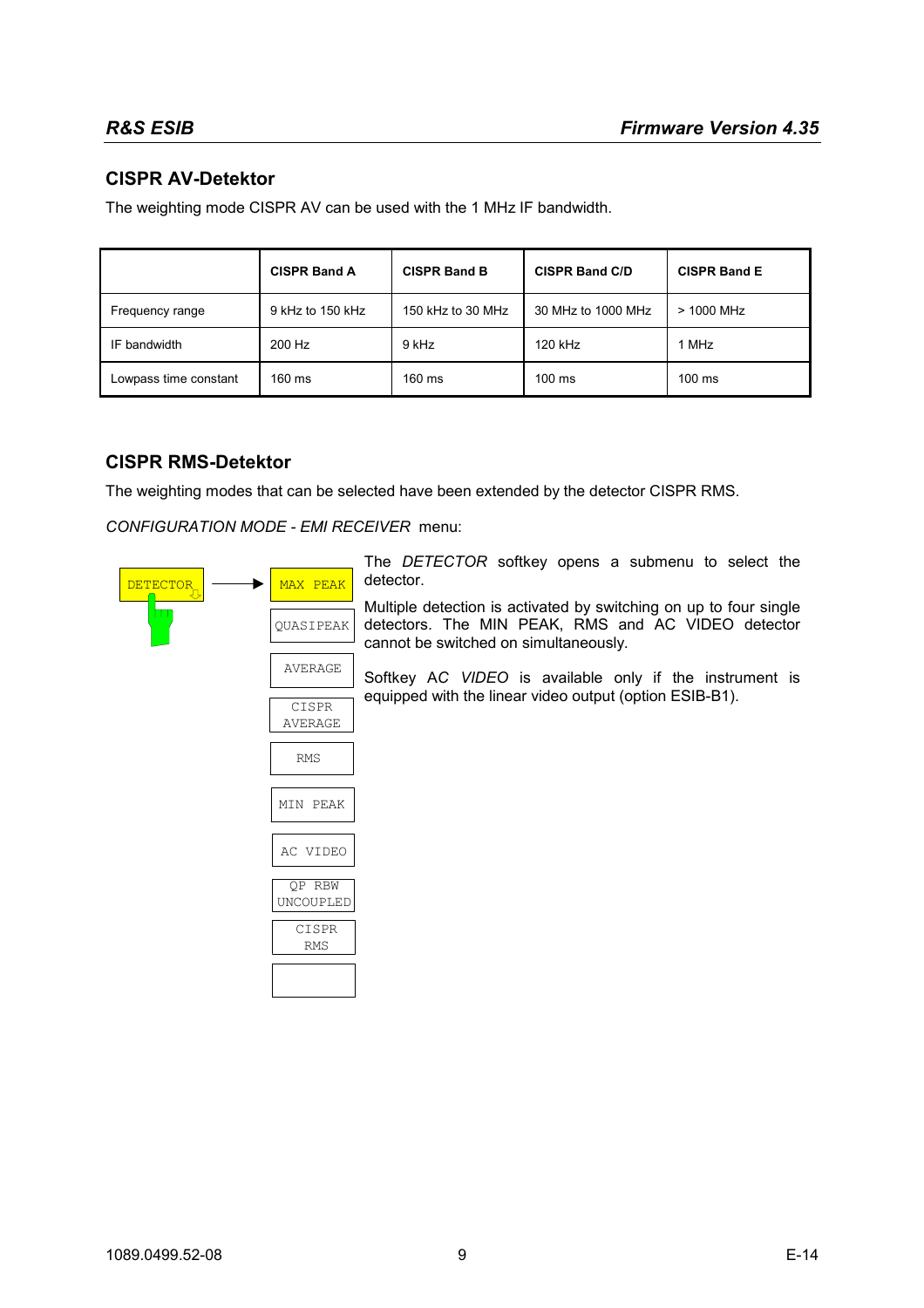#### *TRACE* menu



| MAX PEAK       | MIN PEAK            |
|----------------|---------------------|
| OUASIPEAK      |                     |
| <b>AVERAGE</b> |                     |
| CISPR          |                     |
| <b>AVERAGE</b> |                     |
| <b>RMS</b>     | CISPR<br><b>RMS</b> |
| <b>FINAL</b>   | <b>FINAL</b>        |
| MAX PEAK       | MIN PEAK            |
| <b>FINAL</b>   |                     |
| OUASIPEAK      |                     |
| FINAL          |                     |
| AVERAGE        |                     |
| FINAL          |                     |
| CISPR AV       |                     |
| FINAL          | <b>FINAL</b>        |
| <b>RMS</b>     | CISPR RMS           |



The *CISPR RMS* softkey activates the weighting detector according to a proposed amendment of CISPR 16-1-1 (CISPR/A/628/CD).The CISPR RMS average detector supplies a weighted reading of the input signal. When measuring the RMS-average according to the proposed amendment of CISPR 16-1-1, the maximum value of the RMS-average during the measurement time is displayed. The detector is used, for example, to measure pulsed sinusoidal signals with a low pulse repetition frequency. It is calibrated with the RMS value of an unmodulated sinusoidal signal. Averaging is with lowpass filters of the 2nd order (simulation of a mechanical instrument).

| <b>IEC/IEEE bus command</b> | : SENS: DET CRMS |  |
|-----------------------------|------------------|--|
|                             |                  |  |

:SENS:DET:REC CRMS

The *FINAL CISPR RMS* softkey selects the weighting rms detector according to CISPR 16-1-1 for the final measurement.



IEC/IEEE bus command : SENS: DET: FME CRMS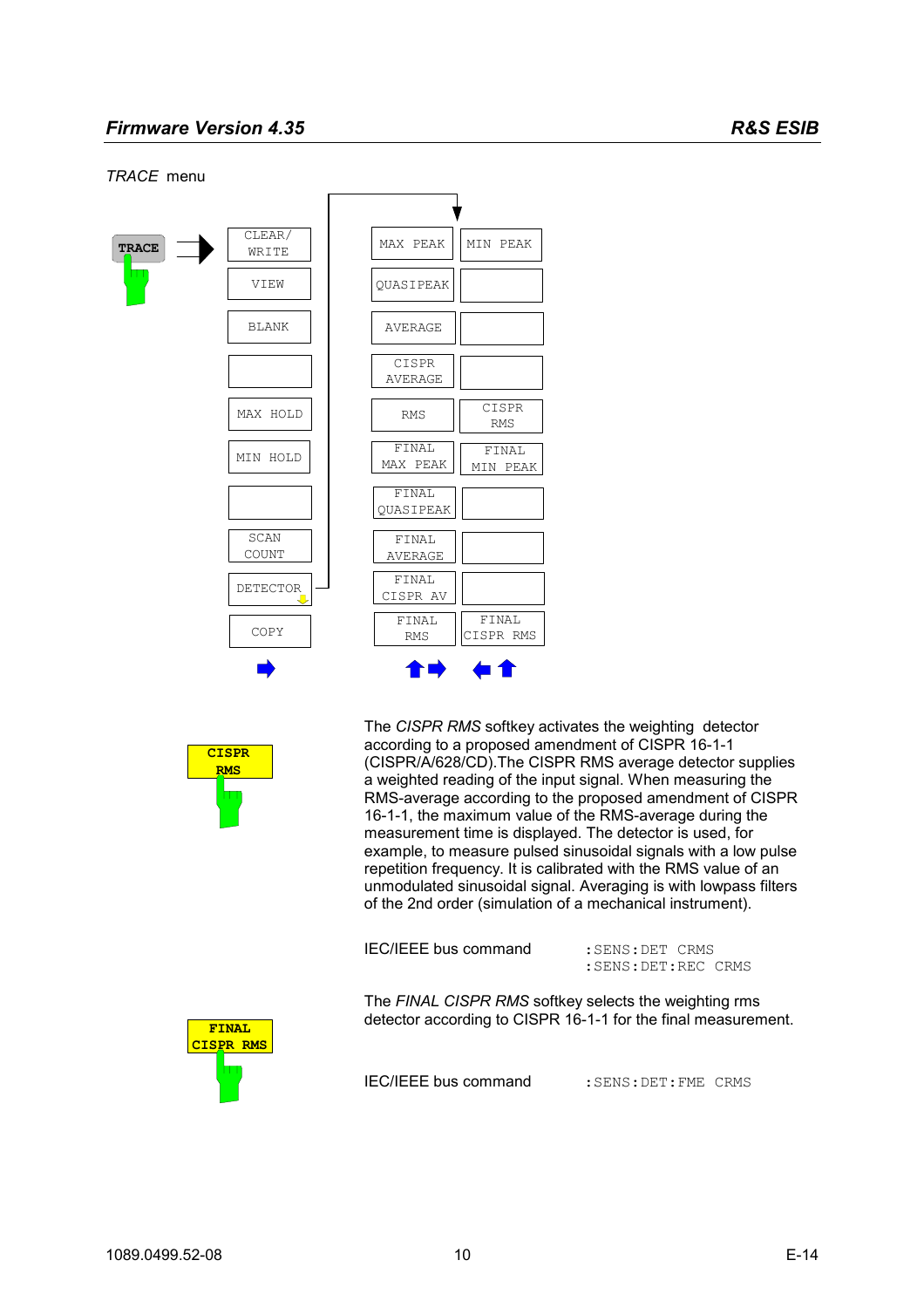|                       | <b>CISPR Band A</b> | <b>CISPR Band B</b> | <b>CISPR Band C/D</b> | <b>CISPR Band E</b> |
|-----------------------|---------------------|---------------------|-----------------------|---------------------|
| Frequency range       | 9 kHz to 150 kHz    | 150 kHz to 30 MHz   | 30 MHz to 1000 MHz    | > 1000 MHz          |
| IF bandwidth          | 200 Hz              | 9 kHz               | 120 kHz               | 1 MHz               |
| Lowpass time constant | 160 ms              | $160 \text{ ms}$    | $100 \text{ ms}$      | $100 \text{ ms}$    |
| Corner frequency      | $10$ Hz             | 100 Hz              | 100 Hz                | 1 kHz               |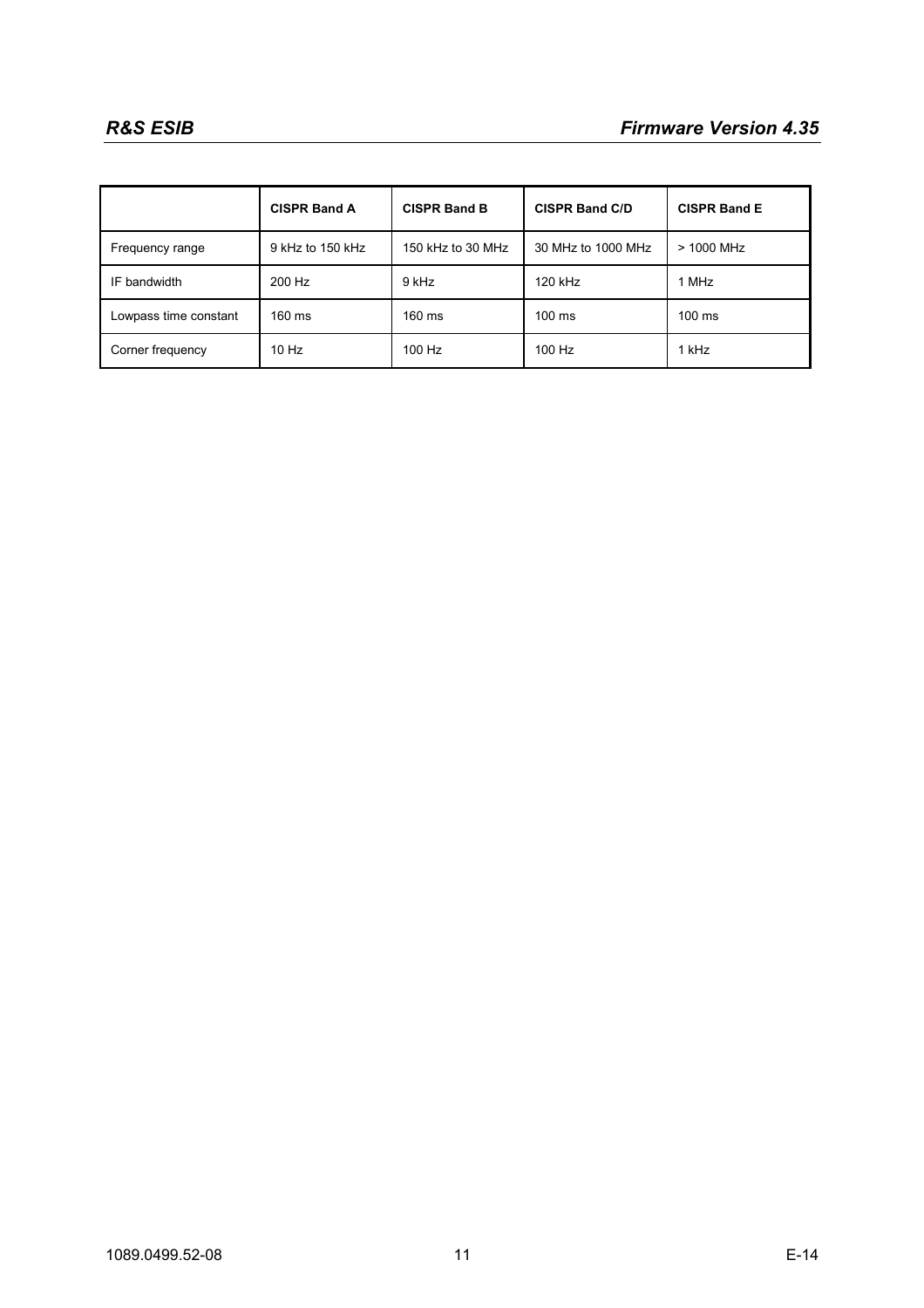# <span id="page-11-0"></span>**4 Faults Remedied in Version V4.34.3**

#### **Overload with CISPR Average Detector**

The overload display is now cleared when the overload condition is removed.

#### **Operating mode change with high signal level**

The displayed reference level could be wrong when switching from receiver mode to spectrum analyzer with a signal that caused an overload condition.

# **5 Faults Remedied in Version V4.34.4**

#### **Slow scan progress with measurement times greater than 1 ms**

Using the QP (or Max Peak or AV) Detector the scan speed could be very low with measurement times greater than 1 ms. The problem is fixed now.

#### **Spike in scan noise floor at 7 GHz, when preamp is switched off**

If in a scan range up th 7 GHz the preamplifier was switched on, there could be a spike in the noise floor at exactly 7 Ghz. The problem is fixed now.

#### **Units in transducer factor table not shown**

In the transducer factor table sometimes units of transducer factors on the second or following pages where not shown. The problem is fixed now.

#### **Scan does not complete**

Under rare conditions a scan did stop before reaching its end. The problem could not be seen on all instruments. The problem is fixed now.

# **6 Faults Remedied in Version V4.34.5**

#### **Peak Detector**

Under certain conditions the Peak detector could have a too short observation time when scanning.

#### **Spurious at 7 GHz**

A spurious could be visible at 7 GHz when sweeping at certain frequency ranges with logaríthmic frequency axis and preselector switched on.

# **7 Faults Remedied in Version V4.35**

#### **Displayed Level at 7 GHz**

When manually tuning the receiver at 7 GHz the displayed level could be different depending on the direction of frequency variation.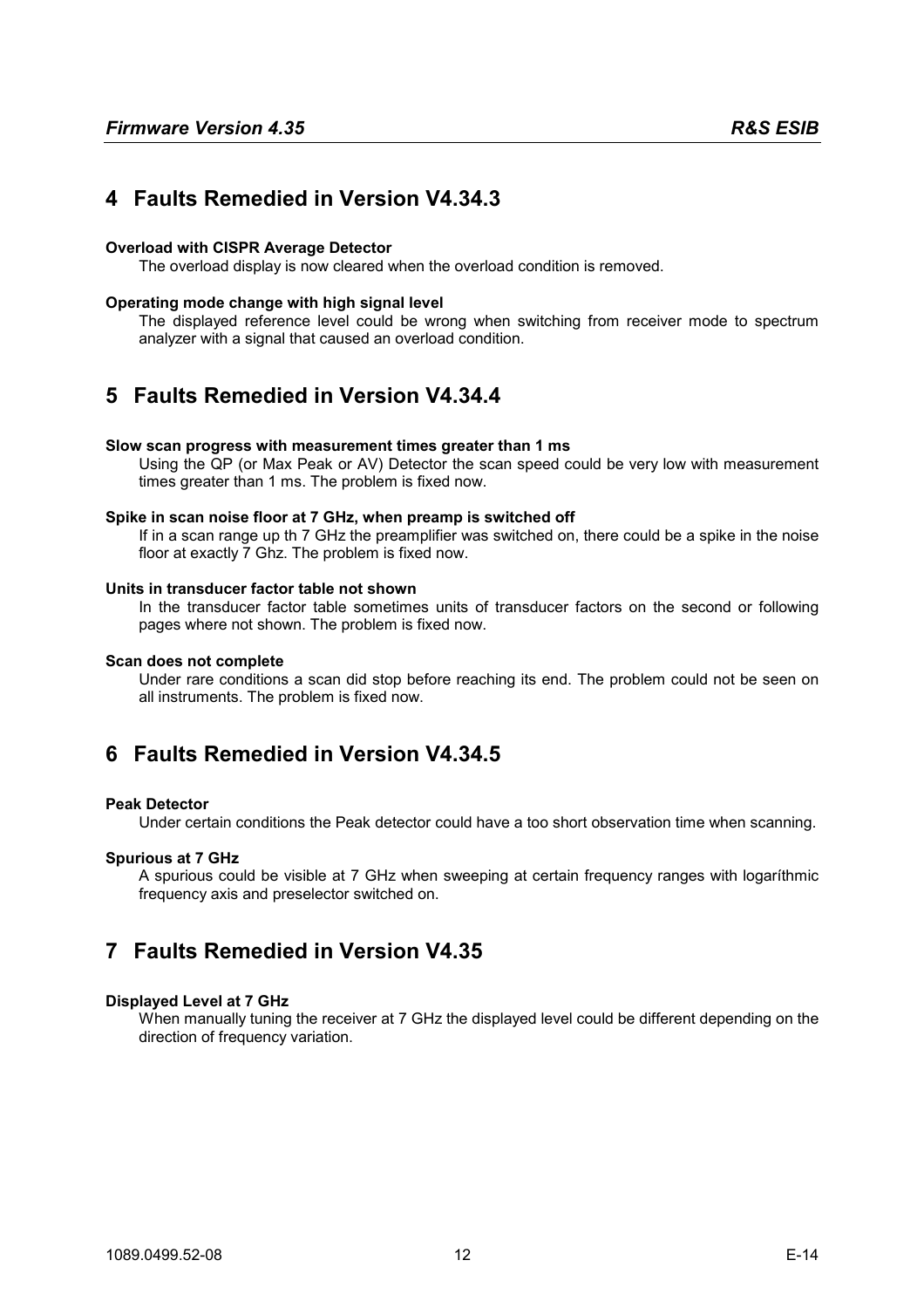# <span id="page-12-0"></span>**8 Known Problems**

# **Error with IEEE-Bus file transfer using repeat addressing**

If "repeat addressing" is selected for the controller of the IEEE Bus, some bytes may be corrupted when transferring files by low level commands via the IEEE bus from the R&S ESIB to the controller computer. This error happens only if the following conditions hold:

- repeat addressing
- block size less than 4096 bytes
- large files (approximately more than 400 kB)

The problem can be avoided by either disabling repeat addressing, or by setting the block size to at least 4096 bytes.